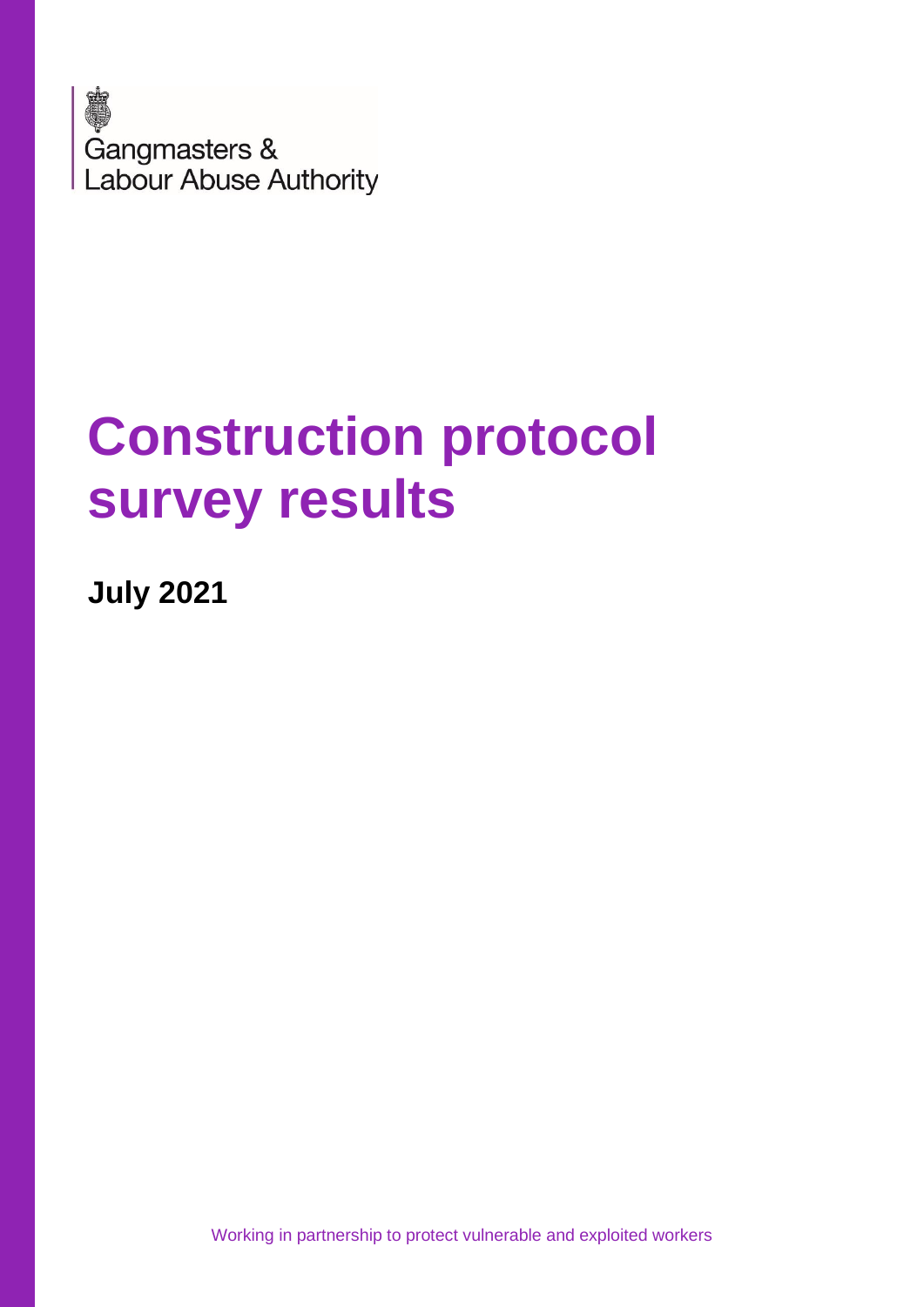## Construction protocol survey results

To understand if signatories of the GLAA Construction Protocol have benefited from participating in the protocol, and how we can improve and strengthen the support the GLAA provides we asked all signatories to complete a short online survey.

**72 of 249 signatories (29%) engaged with the survey, below is a summary of their responses** (see [Appendix 1](#page-3-0) for more detail).

#### **Impact of the Protocol**

The three most useful activities signatories identified (see [Table 1\)](#page-3-1) were:

- 1. The GLAA partnership bulletin newsletter.
- 2. GLAA resources to raise awareness of labour exploitation and modern slavery.
- 3. Construction protocol induction pack.

The three most common activities businesses stated they have introduced to tackle labour exploitation since becoming a Signatory to the Protocol (see [Table 2\)](#page-3-2) were:

- 1. Training and awareness campaigns in their organisation.
- 2. Amended or updated their modern slavery statement process or content.
- 3a. Allocating responsibility for modern slavery to a board member.
- 3b. Inclusion of modern slavery elements in supplier terms and conditions.

#### **Barriers to engagement**

Respondents identified many barriers to engagement including time and resource constraints, the impact of Covid and a drop off in communication from the GLAA. A few respondents also commented that they had only recently joined the protocol.

"2020 felt like a very quiet year from the Construction Protocol, would like to see more activities and the Protocol pushing signatories to achieve more." Stakeholder's feedback

See [Table 3](#page-4-0) for all feedback on barriers to engagement.

#### **Future Opportunities and Areas for Improvement**

The most common responses to the question 'What are the three most important things you would like the construction protocol and its partners to achieve in the next 1-3 years to support your business?' were:

- 1. Lead industry awareness campaigns.
- 2. Develop tools to risk assess their supply chain.
- 3. Develop industry-wide set of labour agency standards.

See [Table 4](#page-7-0) for all results.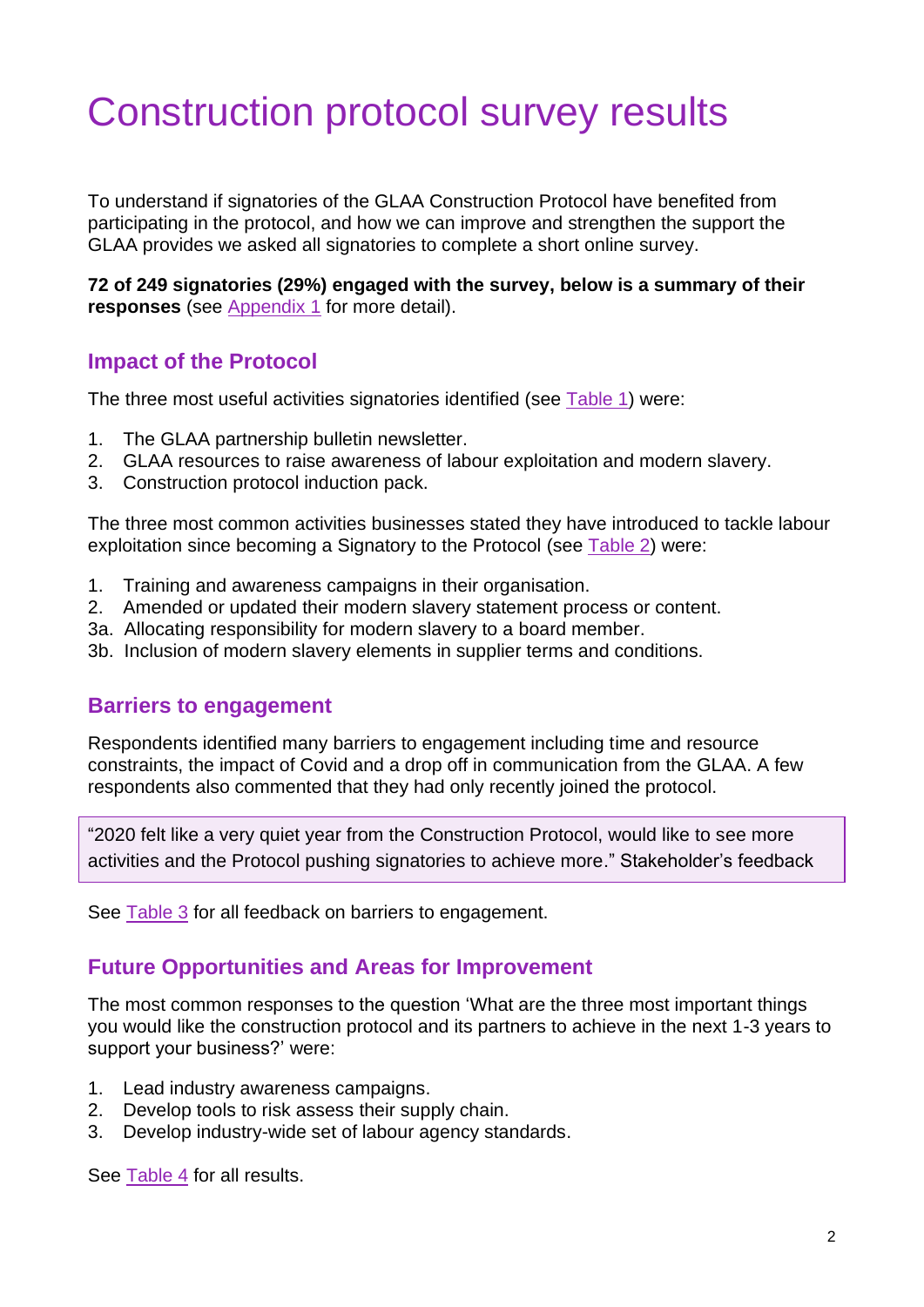#### **Next Steps**

Signatories offered several opinions on how the Protocol could become more sector owned and managed, including:

- Improving ownership through the creation of 'working' or 'collaborative' groups.
- Greater input from stakeholders, particularly companies dealing with issues on the ground.
- Engaging with labour providers that work in the construction sector.
- Strengthening membership requirements i.e. companies must demonstrate progress to join.

See **Table 5** for all responses from signatories.

#### **Additional comments**

Whilst most comments on the Construction Protocol were positive, some respondents highlighted a drop off in GLAA interaction and suggested the initial purpose of the Protocol had been lost by a larger membership.

See [Table 6](#page-10-0) for all additional comments.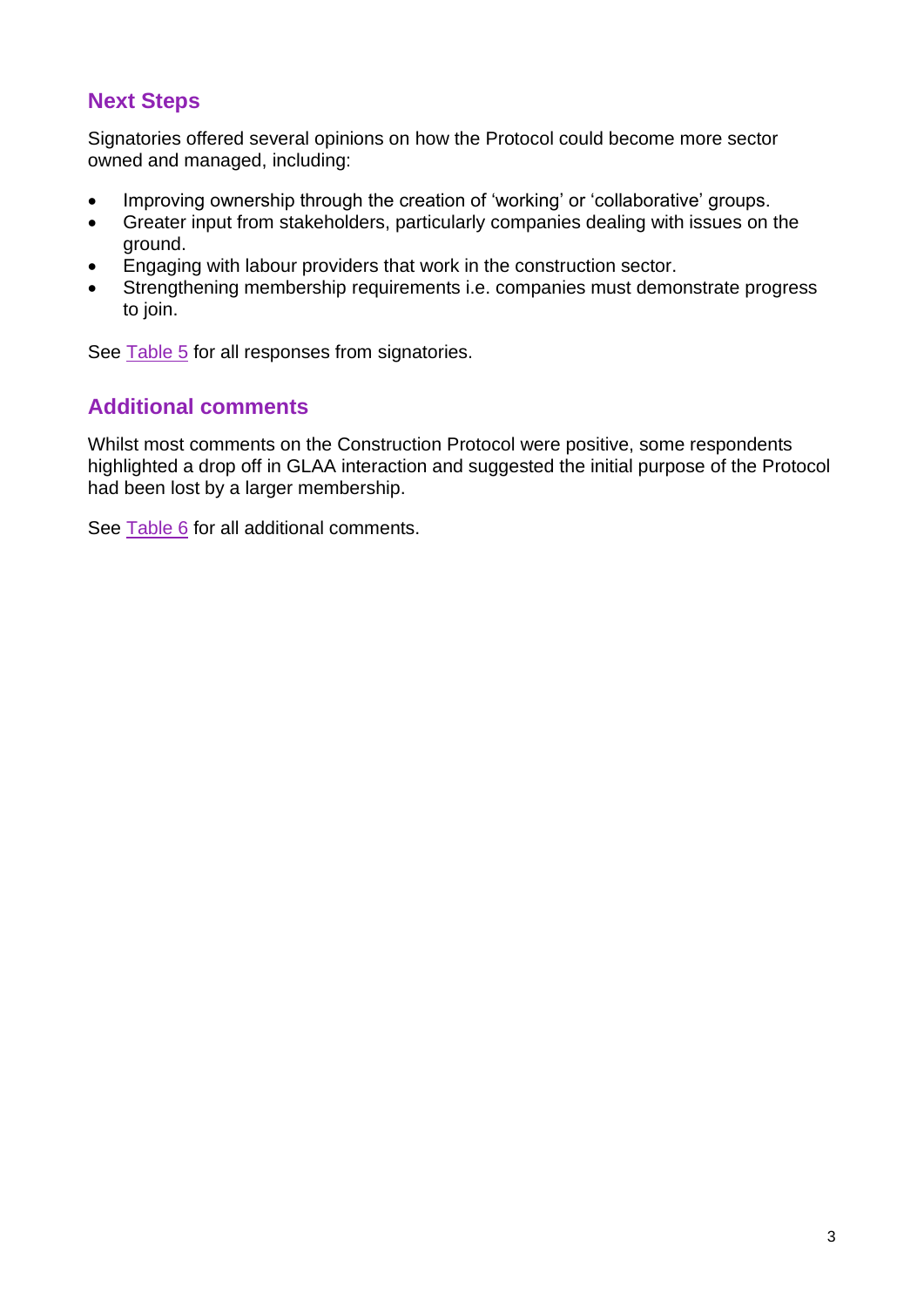## <span id="page-3-0"></span>Appendix 1

## <span id="page-3-1"></span>**Table 1**

| Which of the following have you found useful since joining the<br>protocol?         | <b>Responses</b> |
|-------------------------------------------------------------------------------------|------------------|
| GLAA partnership bulletin newsletter                                                | 39               |
| GLAA resources to help raise awareness of labour exploitation and<br>modern slavery | 35               |
| Construction protocol induction pack                                                | 31               |
| <b>GLAA</b> construction webinar                                                    | 23               |
| Intelligence e.g. GLAA Industry profiles                                            | 19               |
| Presentations/case studies by protocol signatories                                  | 13               |
| Information and advice provided by GLAA colleagues                                  | 10               |
| Other                                                                               | 6                |

## <span id="page-3-2"></span>**Table 2**

| Since joining the protocol, which of the following activities have you  | <b>Responses</b> |
|-------------------------------------------------------------------------|------------------|
| introduced as part of your programme to tackle modern slavery and       |                  |
| labour exploitation?                                                    |                  |
| Training and awareness campaigns in your organisation                   | 45               |
| Amended or updated your modern slavery statement process or content     | 31               |
| Allocating responsibility for modern slavery to a Board member          | 30               |
| Inclusion of modern slavery elements in supplier terms and conditions   | 30               |
| Whistleblowing for your organisation                                    | 27               |
| GLAA 'Modern Slavery in Construction' material used for site inductions | 23               |
| Desk top risk assessment of suppliers                                   | 21               |
| Ongoing supplier management and monitoring                              | 19               |
| Issuing self-assessment questionnaires to suppliers                     | 18               |
| Checking for ethical compliance and/or due diligence processes in       | 18               |
| supplier selection                                                      |                  |
| Training and awareness campaigns for your suppliers                     | 15               |
| Materials/resources from other training providers                       | 14               |
| Whistleblowing for your suppliers                                       | 13               |
| Supplier audits - using internal audit teams                            | 10               |
| Other                                                                   | 10               |
| Introduced a response protocol                                          | 9                |
| Introduced worker welfare surveys                                       | 8                |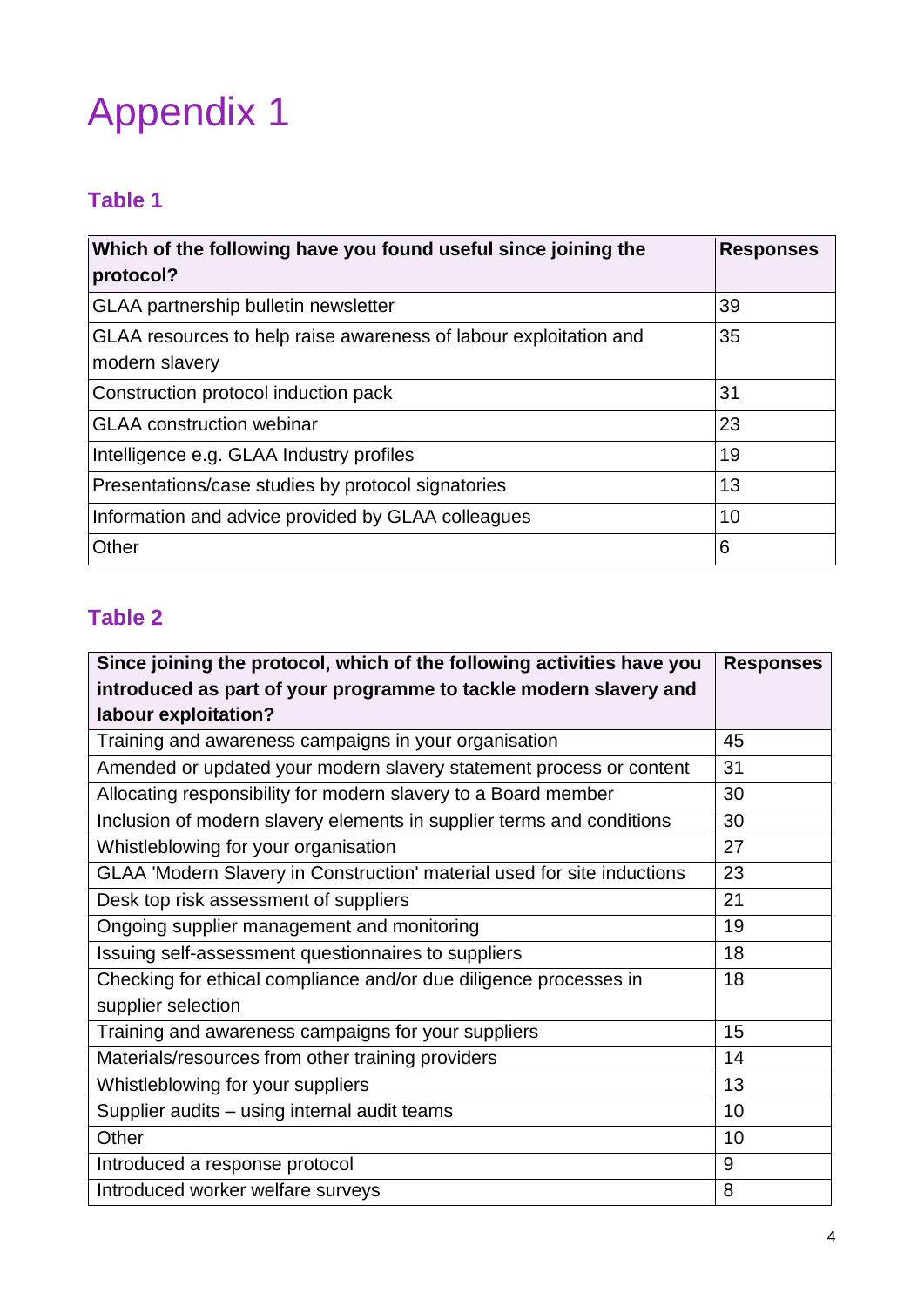| Grievance mechanism with reference to Modern Slavery                 |   |
|----------------------------------------------------------------------|---|
| Suppliers audits – using 3rd party audit companies                   | b |
| Labour provider audits                                               | 5 |
| Consultation and engagement with employee forums and/or trade unions | 5 |
| Developed a remedy policy                                            |   |

## <span id="page-4-0"></span>**Table 3**

#### **If you haven't undertaken any of the above activities as a result of joining the protocol, why not?**

- We have only just joined but we are looking forward to participating in as many activities as possible.
- Time constraints and the last year with Covid we have not had the resource we are hoping 2021 Q4 and beyond will improve.
- We have taken some steps but are just putting all these things in place.
- New to the business so I need an understanding of what is available etc and then I will gladly use the materials.
- I have saved & used information from the Construction Protocol Induction pack.
- I have not specifically picked up on any webinar or comms coming through to our business since joining a couple of months ago. It is early days for us.
- I personally haven't been to a webinar but a colleague of mine in the business has been.
- I have found out that our email system has been blocking GLAA messages also I was on furlough for most of last year.
- We only joined within the last 2 months and are focusing on integrating your information within our policies.
- Awareness raising.
- Only joined last month.
- Only two people in the company to do these things.
- The person who was the lead contact had left the business and we were unaware of the activities being undertaken.
- Recently joined, have not received any invitations to date.
- Time / other pressures / challenges of working in the Covid environment.
- We have only just joined and are currently working on implementing the resources most effectively in our business.
- It hasn't filtered to me.
- Short period of registration and lack of awareness of events taking place. We haven't received much in the way of communications. This survey being only the 3rd email since registration.
- We have carried out remote worker contact.
- We have been a member for a while and there has been a significant drop is communication and engagement from the for at least the past year now. We weren't aware some of those things existed.
- I have read emails from GLAA so have been active as such.
- Time and resource are the main challenges we have. Complexity of supply chain currently holds us back from having a wider auditing approach.
- Not applicable. Have utilised all of the information provided.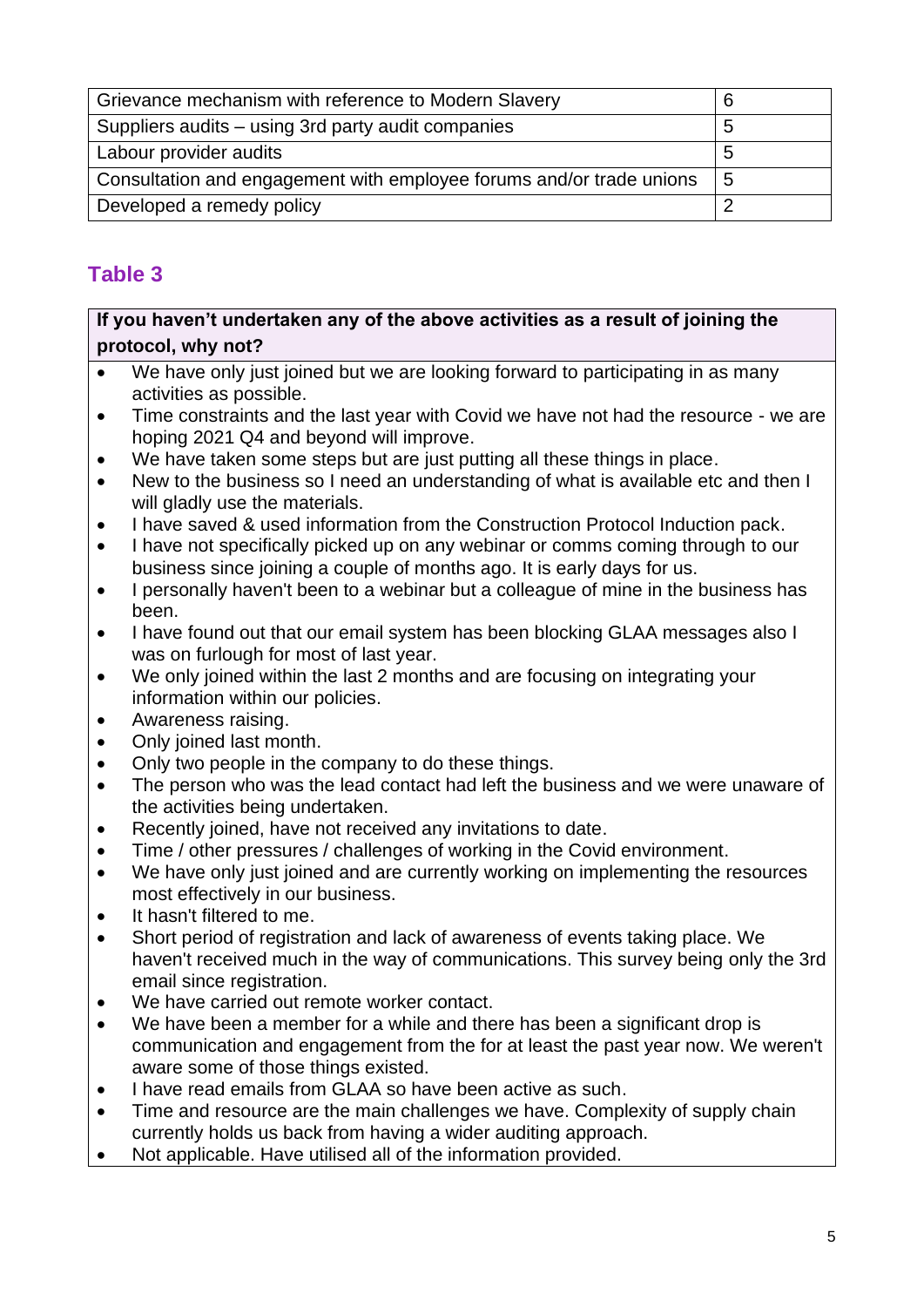#### **Chart 1**

**How long have you been a signatory to the construction protocol?**



#### **Chart 2**

**Do you believe the GLAA is effective in promoting employment rights to workers at risk of labour exploitation?**

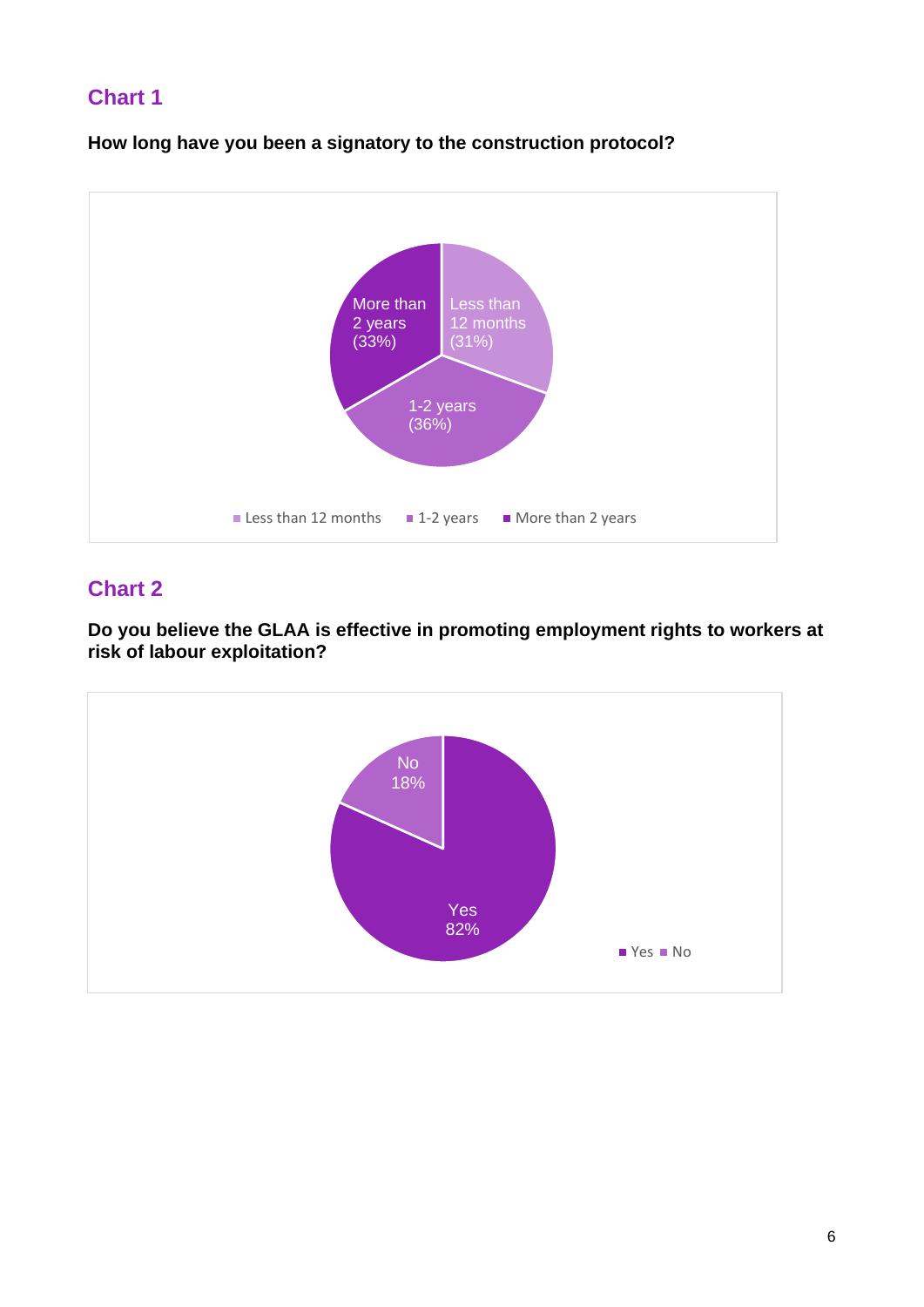#### **Chart 3**

**Do you believe the GLAA is effective in influencing businesses to make changes to their due diligence to identify and prevent labour exploitation on their supply chains?**



#### **Chart 4**

**Have you found any of the following types of labour exploitation issues in your business or supply chains in the last 12 months?**

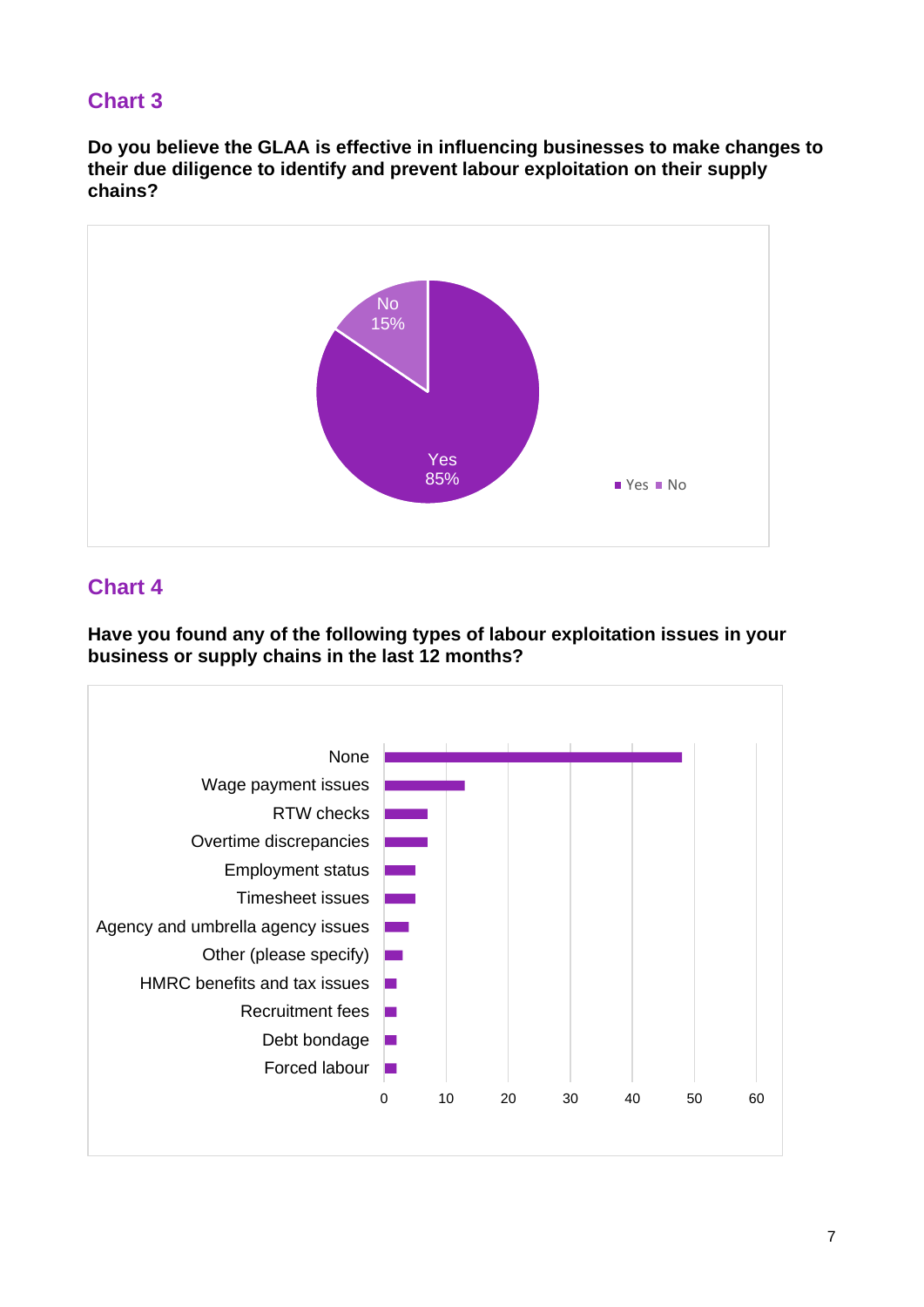## <span id="page-7-0"></span>**Table 4**

| What are the three most important things you would like the<br>construction protocol and its partners to achieve in the next 1-3<br>years to support your business? | <b>Responses</b> |
|---------------------------------------------------------------------------------------------------------------------------------------------------------------------|------------------|
| Lead industry awareness campaigns                                                                                                                                   | 39               |
| Developing tools to risk assess your supply chain                                                                                                                   | 30               |
| Develop industry-wide set of labour agency standards                                                                                                                | 23               |
| Developing training materials                                                                                                                                       | 21               |
| Stronger regulation of labour agencies and around the use of umbrella<br>companies                                                                                  | 20               |
| More information and intelligence sharing                                                                                                                           | 20               |
| Worker engagement on the ground                                                                                                                                     | 15               |
| Developing risk mitigation specifically for labour providers/recruiters                                                                                             | 14               |
| Developing auditing tools                                                                                                                                           | 12               |
| Communications and webinars                                                                                                                                         | 12               |
| More support for SMEs in the construction sector                                                                                                                    | 12               |
| High-level engagement with governments, NGO community, trade unions<br>and other stakeholders                                                                       | 11               |
| Building a strong voice to highlight the sector's achievements and<br>challenges                                                                                    | 10               |
| Events and meetings to share best practices                                                                                                                         | 10               |
| Strengthening membership (Regional awareness-generation and outreach<br>activities)                                                                                 | 3                |

## **Chart 5**

### **Do you use any of the GLAA resources in your business?**

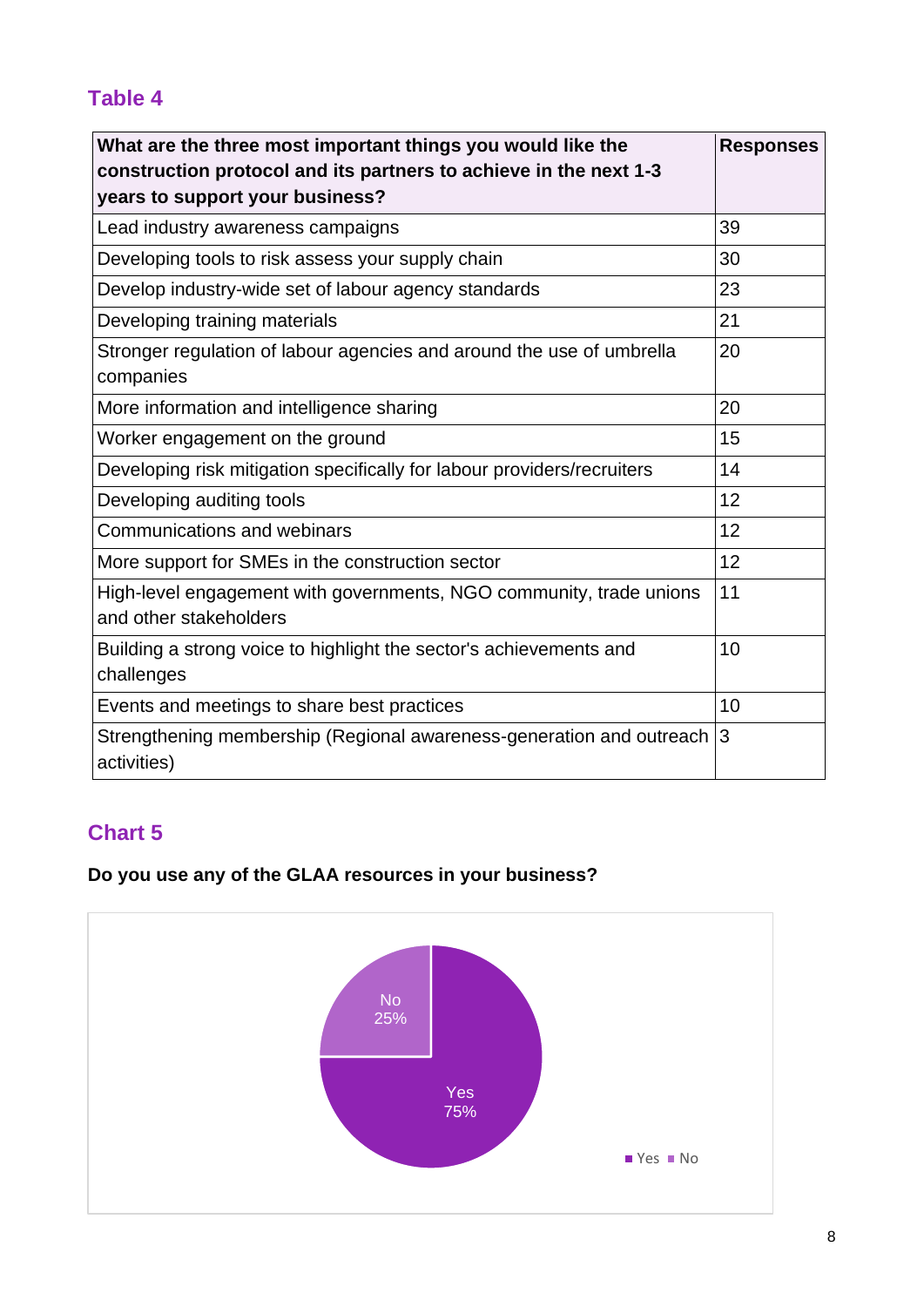### **Chart 6**

**Would you be willing to contribute to the development of materials, resources and good practice ideas to be shared with fellow signatories?**



## <span id="page-8-0"></span>**Table 5**

#### **How should the construction protocol develop its approach towards becoming more sector owned and managed?**

- Work with industry bodies such as BuildUK and CLC.
- I think it is by gaining as much participation as possible to ensure there is complete visibility. Taking this subject to the top of the agenda. On boarding main contractors to encourage or mandate participation through their procurement processes.
- Encourage participants to become independent chairs and run the group.
- Needs to be collaborative working with labour users and providers.
- Not sure as not had much interaction with it yet.
- A greater understanding of the risks and issues surrounding not just organisations but people for companies involved.
- Keep communicating and linking up with the smaller contractors. Encourage the tier one contractors to have all their sub-contractors signed up.
- The industry needs a single voice / approach. Consider joining forces with the Association of Labour Providers and the imminent launch 'Responsible Construction Recruitment'.
- Assign additional resources.
- Continue to raise profile of MDS issues with SMEs.
- Perhaps greater engagement with institutes such as but not limited to the CIOB, IEMA.
- Early days for us but a regular webinar, steering group and newsletter update as mentioned will be helpful. However, more importantly, as a member now, we know we can lift the phone to share or advise at any time.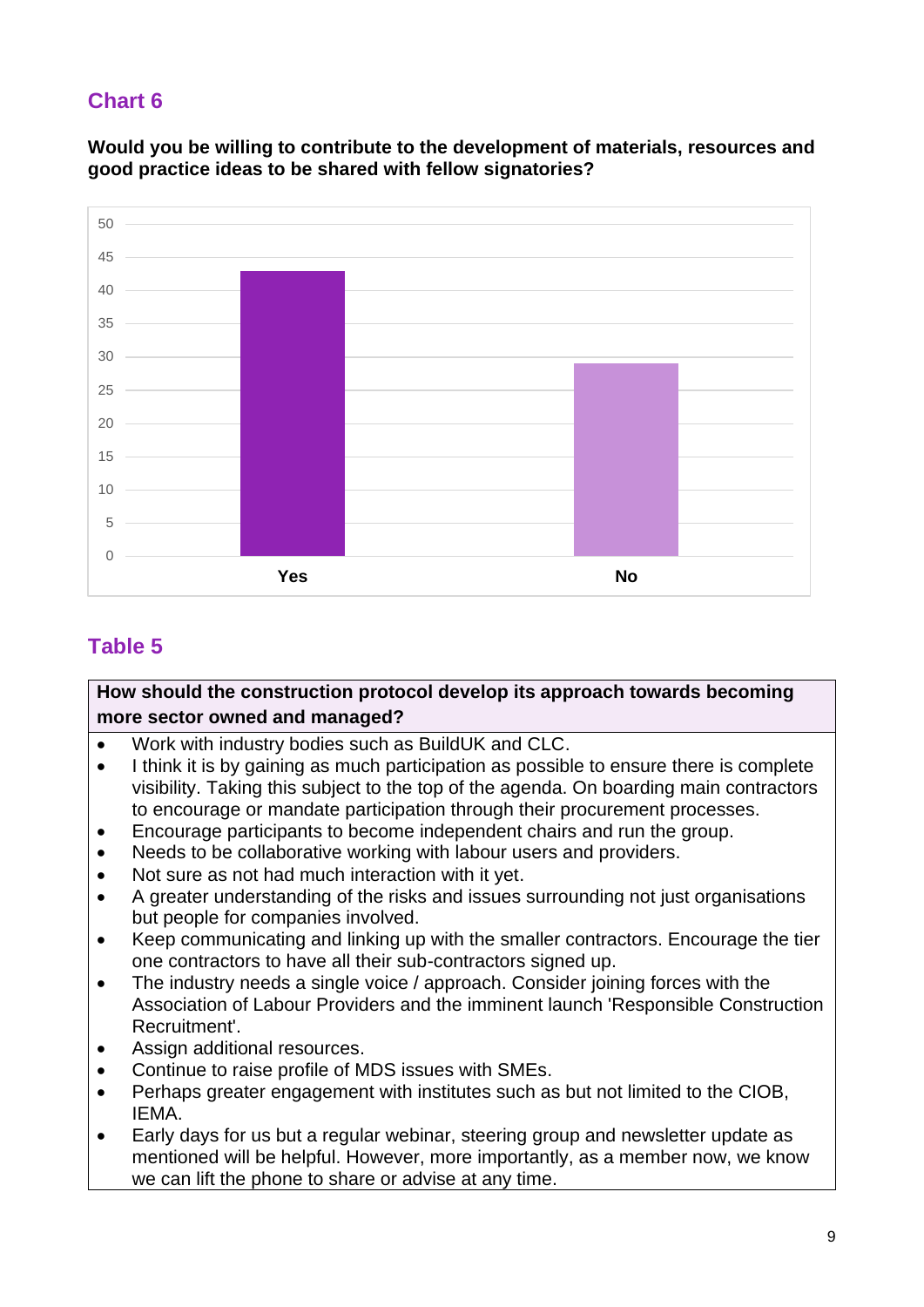- Greater involvement by stakeholders. An understanding by clients and government in business that are operating in line with the protocol will make members engage more.
- Awareness campaigning & sector / SME education.
- Continue to be a force for strong policy and policing.
- Engaging with recruiters and drive out the use of umbrella companies to obtain labour at below the comparator rates of direct labour.
- Leadership in the larger construction companies.
- Become a mandated element of the procurement process.
- Public sector is quite straightforward as all contractors should be mandated to abide to the protocol with periodic audit by the respective body. Private sector is going to be more difficult and will probably require legislative support to deal with SME and lower compliance.
- More collaboration.
- Sector clients to recognise and mandate membership. Similar to what CIRAS do with RISQS membership.
- Less paper, less data, more personal awareness and responsibility. This is not an exercise in collecting paper it is a moral exercise that people should do.
- Appoint a Board.
- Form a representative steering committee, to focus on the outcomes identified by this survey.
- Link with industry bodies such as the recruitment and employment confederation.
- Higher presence on site, with random auditing of sub-contractors and suppliers to ensure they are more knowledgeable and compliant.
- Free workshops for smaller organisations with limited resources to highlight the key elements that they should focus on & run through the available resources. Sometimes there is just too much and can be a little overwhelming.
- Introducing working groups and encouraging collaborative companies to actively engage with companies to share best practices, protocols etc.
- Greater input from companies in the sector who are actually tackling problems on the ground. More personalised resources and training for different areas of the industry.
- Talking to construction businesses highlighting the realities.
- Charge a nominal registration fee and having a committee of industry representatives to head up the protocol.
- Get suppliers to hold events and invite the subcontractors.
- Reinvigorate a collaborative group.
- Champion certain basic checks of companies that work on Public & Private sector contracts which will prove they prioritise direct employment including: - Number of direct employees (can be checked with published Statutory Accounts) Monthly Tax & NI returns Stakeholder Pension payments.
- As mental health resources have developed in construction help should be introduced for persons in forced labour. Information can be released easily as part of onsite inductions, so persons know where to get help or advice.
- The Protocol has all but fallen apart due to staff changes and lack of ambition. It's missed what was a great window of opportunity and has now lost credibility in the construction sector.
- The purpose of the protocol initially was for the GLAA to provide quidance and support. This has lacked recently but needs to be in place. When we have contacted the GLAA for assistance with a concern the response was disappointing and was not helpful. In the future I would look to contact a charity in this sector.
- I have not looked into the protocol so cannot comment as of yet.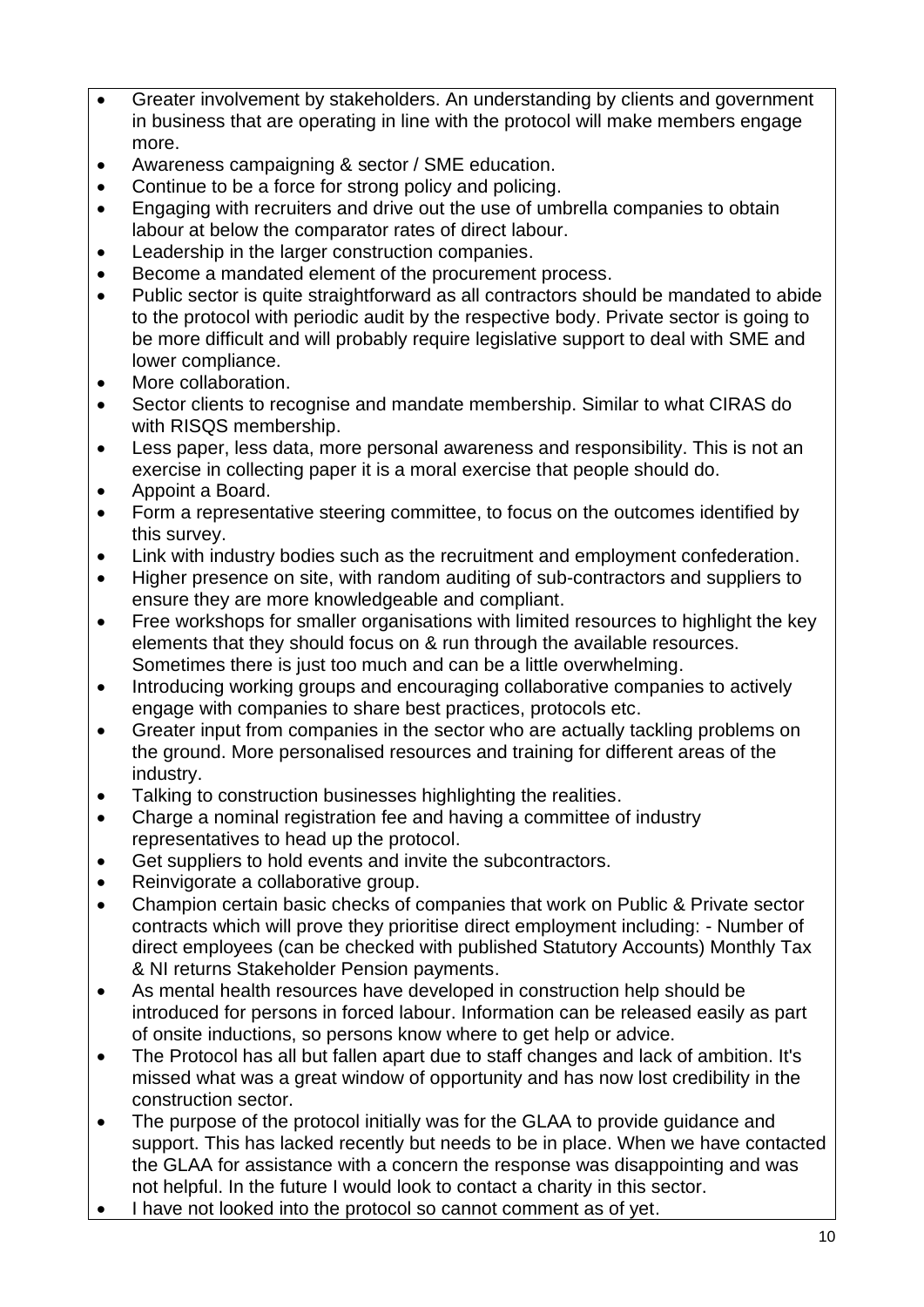- Continued raising of awareness.
- Some options: Working Group led by a select few players say 7-10 who co-ordinate with GLAA and support activities for wider sector; The protocol needs more teeth e.g. all members have to submit modern slavery statement. All have to demonstrate some progress e.g. Gold, Silver, Bronze status for working to combat modern slavery. Status achieved by undertaking different activities raises the bar amongst the industry. Being a Protocol member is no longer enough. For support, work with others e.g. Supply Chain Sustainability School for learning materials and training. Prequalification companies e.g. Constructionline, Achilles, RSSB etc for supplier prequalification on modern slavery.
- Regular consultation with partners.

## <span id="page-10-0"></span>**Table 6**

#### **Any additional comments**

- To tackle this issue head on its important the industry has a single voice. GLAA could bring all trade bodies together and agree a standard approach for industry. We would be happy to discuss / support.
- I think the work the GLAA is commendable, but I realise there is more work we as an organisation should do to better promote the issues associated to Modern Day Slavery.
- Good to see the GLAA turn their attention to the exploitation of workers by poor quality recruitment companies underpaying workers by using umbrella companies where the end user companies get cheap labour which ultimately means that legitimate agencies can't compete on price and lose business as a result and workers are underpaid.
- It would be good if we could have a similar protocol in the waste industry as I understand this is at a high risk of exploitation.
- We are time poor this year following from the challenges of the pandemic, but we would be interested in providing support in the new year ahead.
- Keep up the good work!
- The GLAA is a fantastic system and if promoted properly and with the support of not only tier 1, but all tiers of the construction industry and its supply chain then it will be able over time to eradicate modern slavery in construction. The support needs to be there in all aspects though, including direct employment and close contact with HMRC to ensure taxes are up to date and all are being paid correctly.
- Keep up the good work.
- We don't have the resources for development of materials etc but are happy to forward material and processes to ensure FIR in the construction industry.
- Smaller organisations sometimes struggle to know where to start and understand the issue within their own supply chains. Just something as simple as a desk top risk assessment of suppliers may appear simple to you but it is not, its massively time consuming and most likely there is no one with the skills to do it with any degree of accuracy. As smaller organisations make up such a large proportion of any supply chain then creating tools that they can use with minimum effort there are so many draws on their time.
- I am deeply disappointed by the lack of contact or engagement by the GLAA. You have messed up what was an exciting and dynamic platform.
- When the protocol was first introduced there were tangible results that came from it, e.g. the site pack. However there has been no meeting for over a year now and proper interaction. The protocol has become too big and companies just seem to be